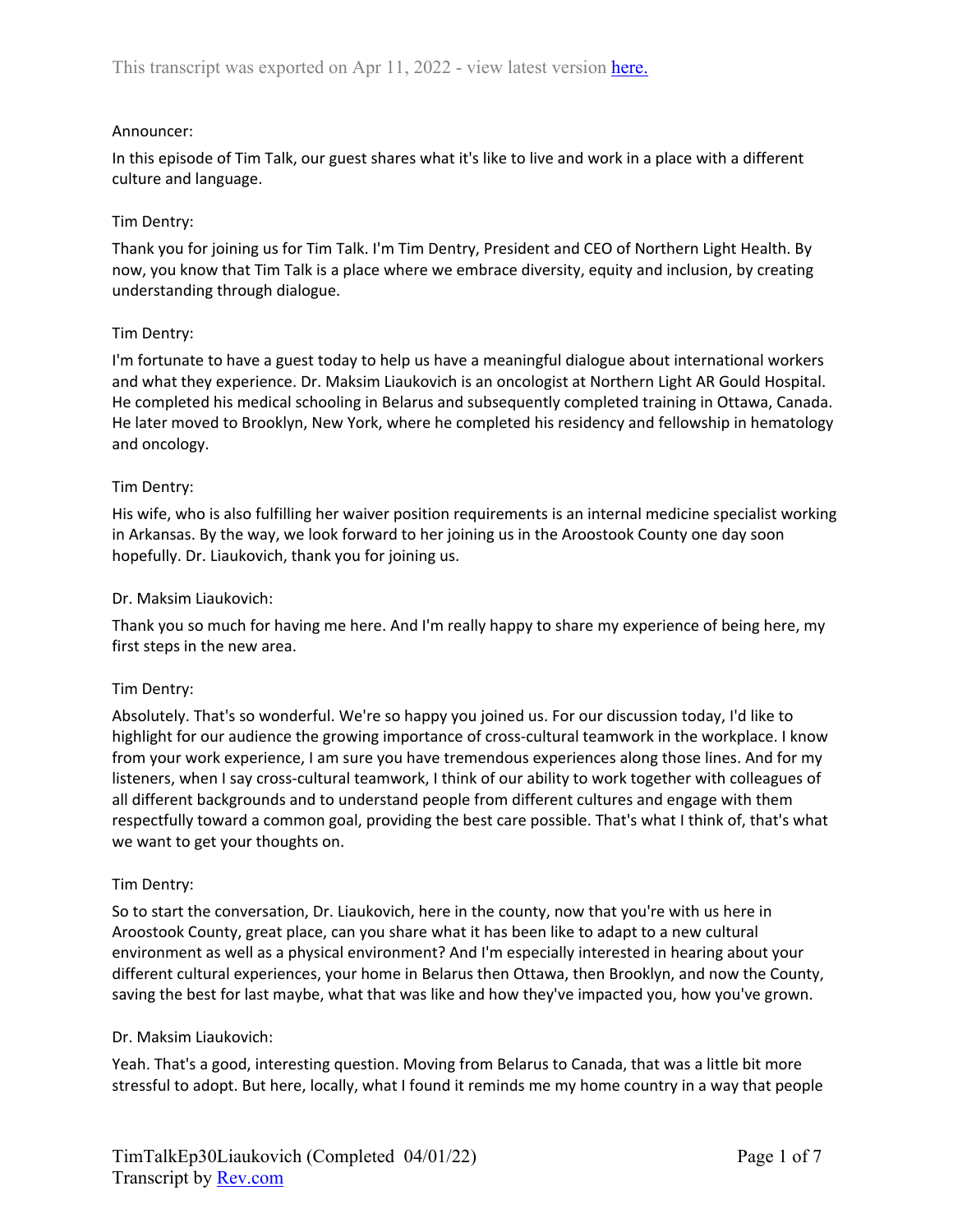are more close to the same behavior, like I used to have back in Belarus. And I think it is more not cross cultural, but more with... it comes towards the community and the size of the community.

#### Dr. Maksim Liaukovich:

I grew up in a village, in a small town, basically village, small town, and that makes a difference. People in small communities are different from large cities. That is my thought about this, how I think about this process. Moving into large city, that is a challenge. People are more individualistic in a city, they don't really think a lot about others. I cannot say, don't think a lot, but they prioritize their own life, I would say this way.

#### Dr. Maksim Liaukovich:

And that is nice way to have in a city, because you have a lot of other options for yourself for help. Let's say you want to go somewhere, issues with the car, you just dial for the taxi, do Uber anywhere you want. If you're in small community, that's a different lifestyle, you depend on our others. And people realize that, and they are more proactive.

#### Dr. Maksim Liaukovich:

When I came here, I was nicely surprised by this, how people are proactive. Like in my department, my manager, "Oh, weekend is coming, do you know where to go? Do you know where the market here? Do know where the local stores?" In large city, I have to ask. Nobody will be proactive, nobody will tell me unless I ask. And that is another way to deal with a lifestyle.

#### Dr. Maksim Liaukovich:

But in small communities, people are proactive. They want to see you comfortable, that is the nice place for me. I feel more comfortable here compared to Ottawa and Brooklyn. That I think the big difference and the big advantage for people like myself, who used to live in such places. I don't blame others who grew up in large cities. They like their style and they're more individualistic, and that is fine but you have to be grown in that way. That is the major advantage, what I found here. So my pathway was kind of challenging, but at the end of the day and the end of my pathway where I am now, I'm pretty much comfortable and I like this.

#### Dr. Maksim Liaukovich:

I have more examples. I had an issue with my car. When I went to mechanic store, I left my car and I'm waiting. I called the taxi that I Google it. I am new, I don't know anywhere, what to do. I Googled. And I'm calling those first numbers, "Yes, we're far, we're coming." Car waiting 15 minutes, nobody's coming, half an hour, nobody's coming, an hour. And I'm standing outside on the roadside an hour, and something is wrong.

#### Dr. Maksim Liaukovich:

And I see the wife of the mechanic, she's just passing by. She stopped. I did not ask to stop, I did not raise my thumb up. She just stops, "What's wrong?" People are proactive. "May I give you a lift, may I ride you home?" Like "Yeah, sure." And then that was so new for me. When you don't need to ask people help without asking, they see if you need help or not, and that is a huge difference.

#### Dr. Maksim Liaukovich: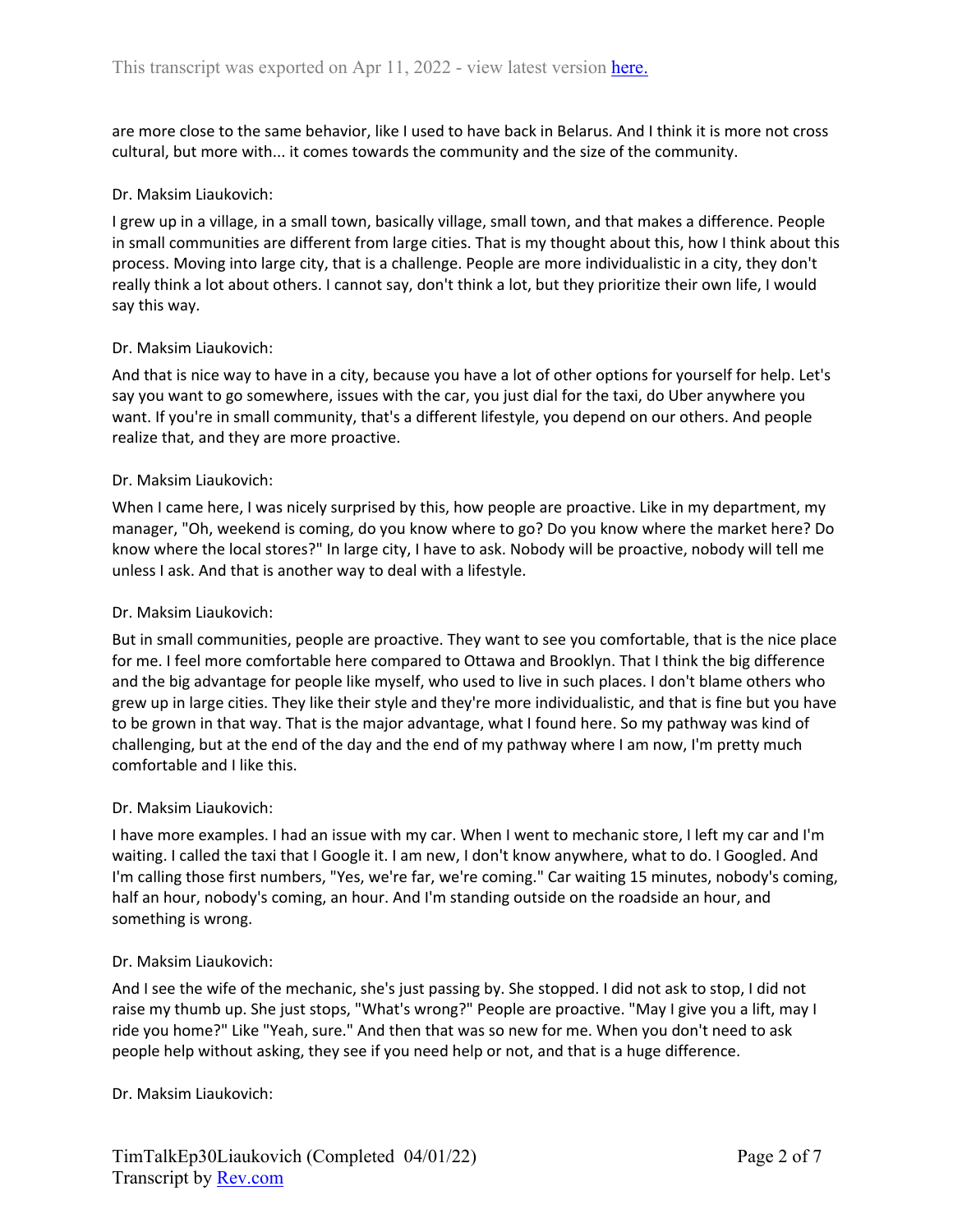I'm so thankful for them. And I really feel more peaceful, more comfortable in such communities. The same with my neighbors, they're very helpful. They just step nearby and they just come and say, "Oh, hello. We are your neighbors. If you need something, let us know we're here. If you go somewhere, we'll take care of your property, we'll help you. And that comes because they know when they go outside, so somebody needs... to help, you don't need to ask. They come and offer, that is the difference.

# Dr. Maksim Liaukovich:

I've never talked about that in the past with my colleagues, because we're so busy, don't have time to talk about this. But that what I realized, and I actually want to share with others and just ask them, what is your experience for those who grew up in large cities? I want to just compare that's my... What I got from this kind of talk, when I was offered to talk about this cross cultural and communications. I did not think about it until I got here in Presque Isle, that's the difference.

## Dr. Maksim Liaukovich:

Another colleagues also here, one of the doctors, they told, "Do we know whether they sell the best kind of like food, buy seafood here?" "I mean, no, I don't." "Okay, I'll show you." And people show, they go and they show. That's important.

## Dr. Maksim Liaukovich:

I think that kind of support, which we need, especially people like me who do not know anyone in this area. I don't have parents, I don't have siblings, I don't have my relatives in this area at all. And the only people whom I deal with, that's my coworkers basically initially, later on neighbors and that's all, and they become my relatives. I cannot rely on anyone else, and that is so helpful.

### Tim Dentry:

Yeah. Well, as a seafood lover, I especially loved your last example. But you really resonated with something that's a theme of all that we're trying to do in Northern Light and that is, as you describe those situations, and that's amazing, the wife of the mechanics stopped and, as you said, took the initiative. But it was how it made you feel, what you said, what is, it made you feel comfortable, it made you feel thankful, not only that example, but all these examples that you gave. And that's what it's all about.

### Tim Dentry:

It's a famous Maya Angelou quote that I have quoted on these podcasts frequently and that is, people will forget what you did, they'll forget what you said, but they'll never forget how you made them feel. And that's at the heart of our culture of caring that we're trying to make sure we nurture and build.

### Tim Dentry:

And you're absolutely right, the communities and Presque Isle is this way, that everyone depends on each other and you do that proactively. The way you said that, I hadn't thought of the word proactive in people working together and staying together and hanging with each other, but that's very, very true. Without that initiative, then we miss opportunities. But no opportunities have been missed, for example, in this current 2020, 2021 COVID pandemic.

Tim Dentry: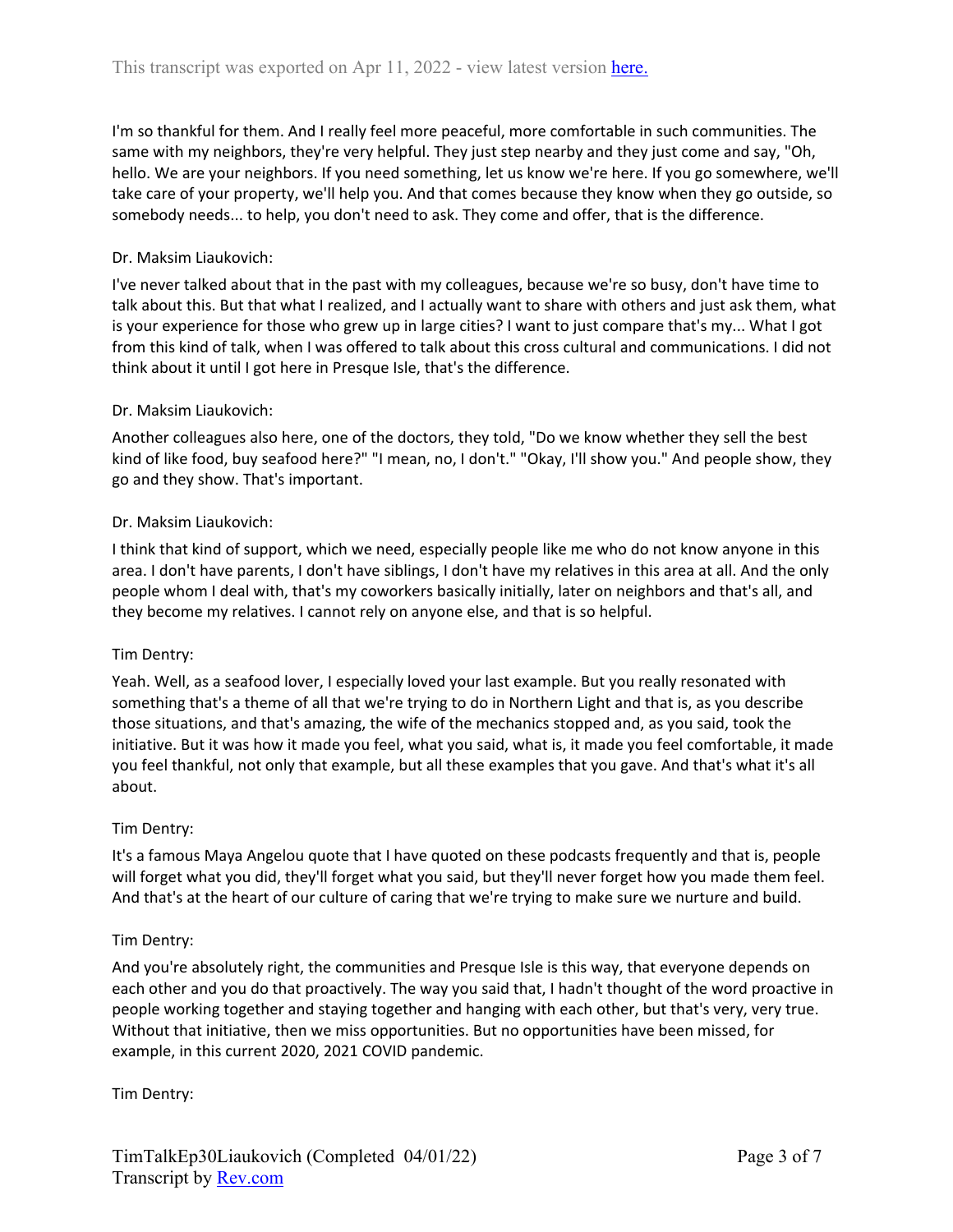Presque Isle, the ingenuity and creativity and can do spirit and working together, it's been a sight to behold, it's been wonderful, and it's in the example of that. And you've given very personal examples as someone coming from away just as I came from away, not as far away as you, but also multiple steps to get here. And here we are, and we love it here in Maine and here in Northern Light. So I really thank you for that.

# Tim Dentry:

Now, let me ask you, what can you tell us about any new, but unfamiliar, let's say situations, different social customs or communications kinds of things? I sometimes find fun and humor in it, but sometimes people do not find it fun or humorous. It actually can be a little difficult, a little unnerving for some people. But that you have experienced, and how have you been able to address them?

## Tim Dentry:

Your perception of equal treatment, treatment as an individual. You talked about Brooklyn and Ottawa as individualistic dominated and I think that's very true in so many parts of our country here in America, that's for sure. But I'm just wondering how at the same time do your end of what you come with as an individual, how has that been perceived? What are people reflecting back to you as you express your individuality?

## Dr. Maksim Liaukovich:

Here, I found the people are very nice and very polite. Sometimes, I even want them to say that I do things wrong, I mean, wrong or they don't understand what I mean. If you compare in average, everything is quite similar to what I've experienced in the past, but I'll give example what I mean.

### Dr. Maksim Liaukovich:

I'm international, I have an accent. I worked in Ottawa, I worked in Brooklyn. And if people don't understand me, they say, "He is different." Patients are so polite that even if they don't understand me, they don't say, I realize it only later on. And then when they come, they say then to the nurse nicely, "Oh, could you come with me in the room?" Something like that. After that, I started to try to speak slowly and ask, do you understand what I mean? Please tell me, do you understand? Please tell me, what do you think about that? And after that, they are fine.

### Dr. Maksim Liaukovich:

So that is something that I found here that is slightly different, but now I know how to deal with that and the patients are happy with that. They're just nice, they don't want to upset me probably, and that was challenge for me. In a nice way, I realize how nice are they that they so appreciate that we come here to help them, that they don't even want to ask additional questions. I'm working on that with my patients, so we're getting better.

### Tim Dentry:

Wow. I'm working on that with my patients. And I was going to ask you how the cultural differences from which you come from as compared to most of the patients that you serve. I was going to ask you how that affects your thinking, behavior and interactions. And that's a great example, what you just said. And I'm working on that, the way you just concluded your thoughts, that's what we want everyone to do.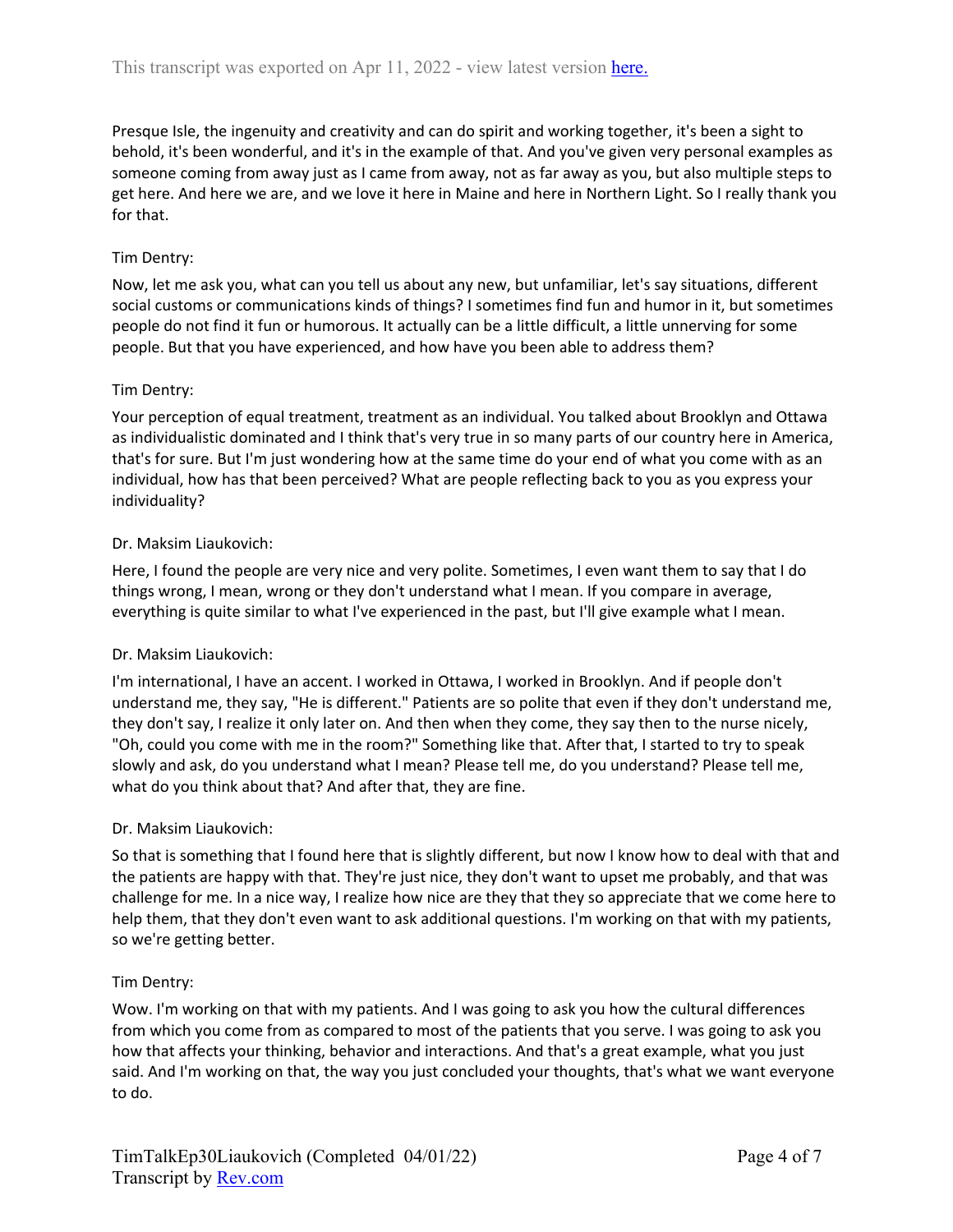# Tim Dentry:

That's what we want all people in Northern Light to do with colleagues, with patients that we serve out in the community, and that kind of a thing is, work on relationships, work on making sure that we're connecting as closely and deeply and not let these human made barriers get in the way or acknowledging that barriers might be there and doing something about it.

# Tim Dentry:

At Northern Light culture matters. And we nurture a culture of caring that starts with caring for one another, and we embrace a culture of quality. Culture and our values bring us together around a common cause, purpose and mission. And we also know the culture, in a broader sense across our national divide here can be divisive, exclusive rather than inclusive and hurtful to people. And that's why I'm so happy to hear your reflection on how you're bringing inclusiveness and togetherness and a real positive kind of force to healthcare that we have here.

## Tim Dentry:

So I'm just so happy that you're our guest today. I'm so happy that you're with us here in Presque Isle and with Northern Light. And I can't wait for you to spend many, many years here and for your wife to join us when she's finished with her obligations as well. I want to ask you one other question in a minute, but what are other thoughts? What are your reflections of what I just shared with you?

## Dr. Maksim Liaukovich:

That is what I see, like you've told, that culture is important for us. I think culture is important for everyone, but not everyone pays attention on how to improve and help with cross cultural issues. This is the first place where I see when you, like a team, try to do something with that.

### Dr. Maksim Liaukovich:

Because when I came to New York, yes, people, we get the [inaudible 00:17:45] cross cultural communication, but in real life, nobody talks about that. It just there somewhere, but maybe because people are busy. I don't know, I don't blame them. But this is probably the first place where we're trying to help with that, where we're trying to address that. And that is different, and that is important and I'm really thankful for that. As I've said, this reminds me my hometown, and that's why my wife also wants to come. And we want to be in our peaceful kind of atmosphere, that what we want to do and that is the jobs which we're looking for.

# Dr. Maksim Liaukovich:

It is not only about just serving the population, but in addition to that, we want to do that with some passion and feel that they just value that they want that, the people want that. In New York, in Brooklyn, I did not have the same feeling. I did my best, I want to help, but patients are different and people are different and I did not have such passion for that.

### Tim Dentry:

Wow. Well, that's great. So that what I just heard you say, again, the way that you state this and describe how you feel, and then how concludes some of your thoughts here really have moved me, such as what you just concluded with and that is, the difference between the two settings has a huge difference on your passion that you bring to your work and to your life.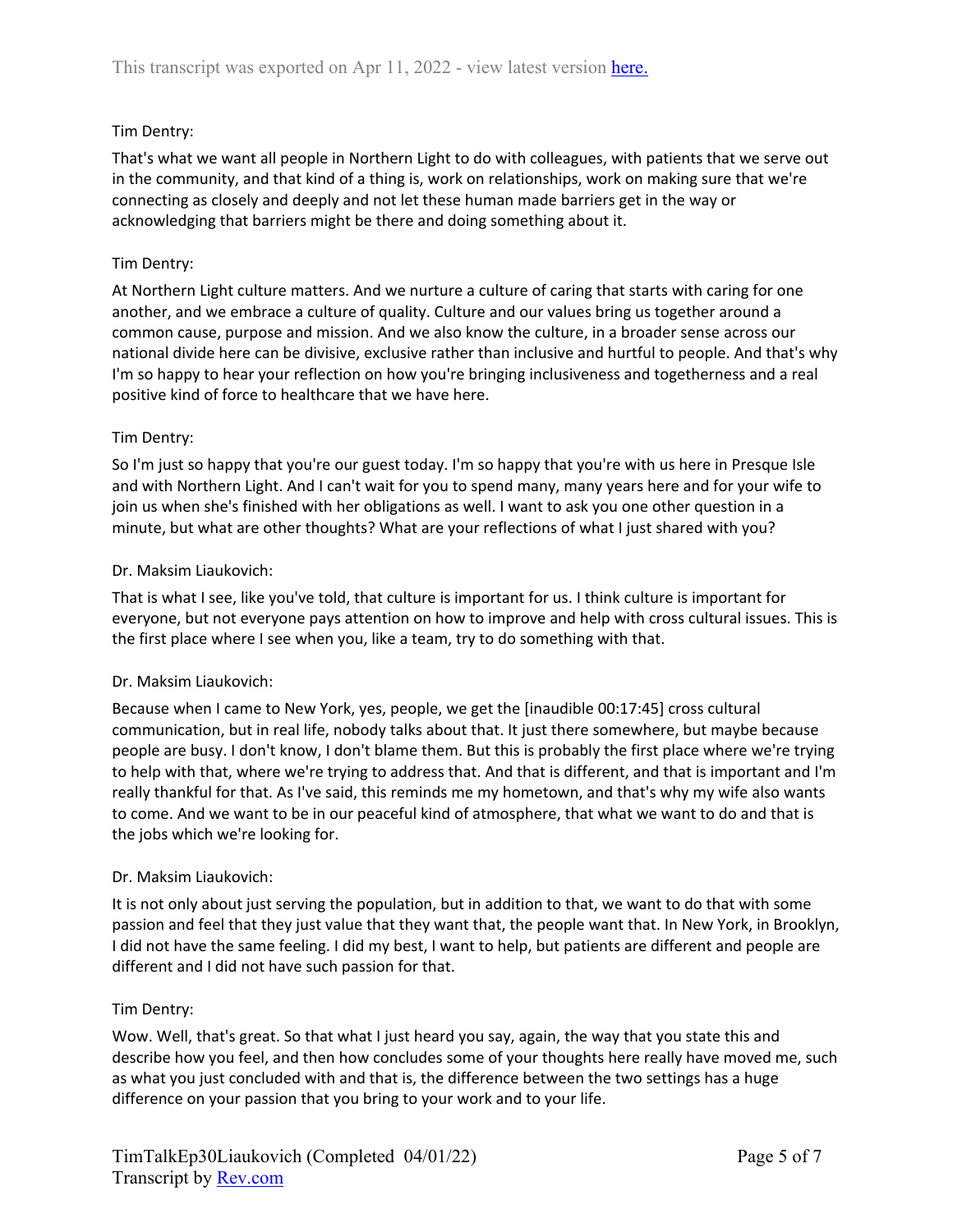# Tim Dentry:

We all need to really reflect on what is the source of our passion? Am I living passionately? And if not, what is it about life or the way I approach it, my philosophy, what have you, because there's many people, I think that face challenges to be able to live their life in that kind of a passionate, dedicated way. And to hear that if those kinds of life aspects, not just work aspects, work being part of life are just right and makes a big difference on the passion that you exude, and I'm very happy to hear you put it that way.

## Dr. Maksim Liaukovich:

We're really thankful for that and for the people who work here, who make our life easier to do our things. I'm really thankful for patients who are so nice and encouraging, and I'm really happy for that. And thank you all for having me here and allowing me to join your team. I'm really thankful.

## Tim Dentry:

That's wonderful. Now that's the topic, but I did have one other question because as you and I were getting ready to record this for our listeners, we were talking about, yes, the current stage of the COVID pandemic. And you experienced the initial surge probably a year and a half ago in Brooklyn. And so, as an oncologist, you saw what the impact of COVID had on access to care and then people's disease process being more advanced by the time you saw them, and that kind of a thing.

## Tim Dentry:

So just your perspective as a physician, as an oncologist and what this means so that our listeners can really learn from that and hopefully, they can share with loved ones, share with other people in the community and reflect them on themselves on, how can I make sure that I'm not taking my eye off of the care that we really need to deliver so that more advanced disease processes don't happen? Your thoughts on all that, please.

# Dr. Maksim Liaukovich:

Yeah. So from my experience, in New York during first COVID wave, which happened April, May, 2020, how I see that what maybe might be done better or what we can improve, first, I want to share what happened. During the COVID wave, all resources were focused on patients with COVID. And we know that we have particular amount of resource, and we have huge rise on one condition only, which was COVID.

# Dr. Maksim Liaukovich:

Other physicians, nurses, healthcare workers were kind of switched to that area, were moved to another area. But at the same time, the amount of patients with regular conditions, high blood pressure, [inaudible 00:23:18], any other condition or cancers especially, it stayed the same. And by moving core resources to take care of COVID patients, we decreased the resources for other patients and that was a huge concern.

# Dr. Maksim Liaukovich:

Yes, I agree that many cases can be postponed, but in cancer, it is quite challenging. With progression of the cancer, we might not talk about curative options and we can talk only about palliation. Palliation,